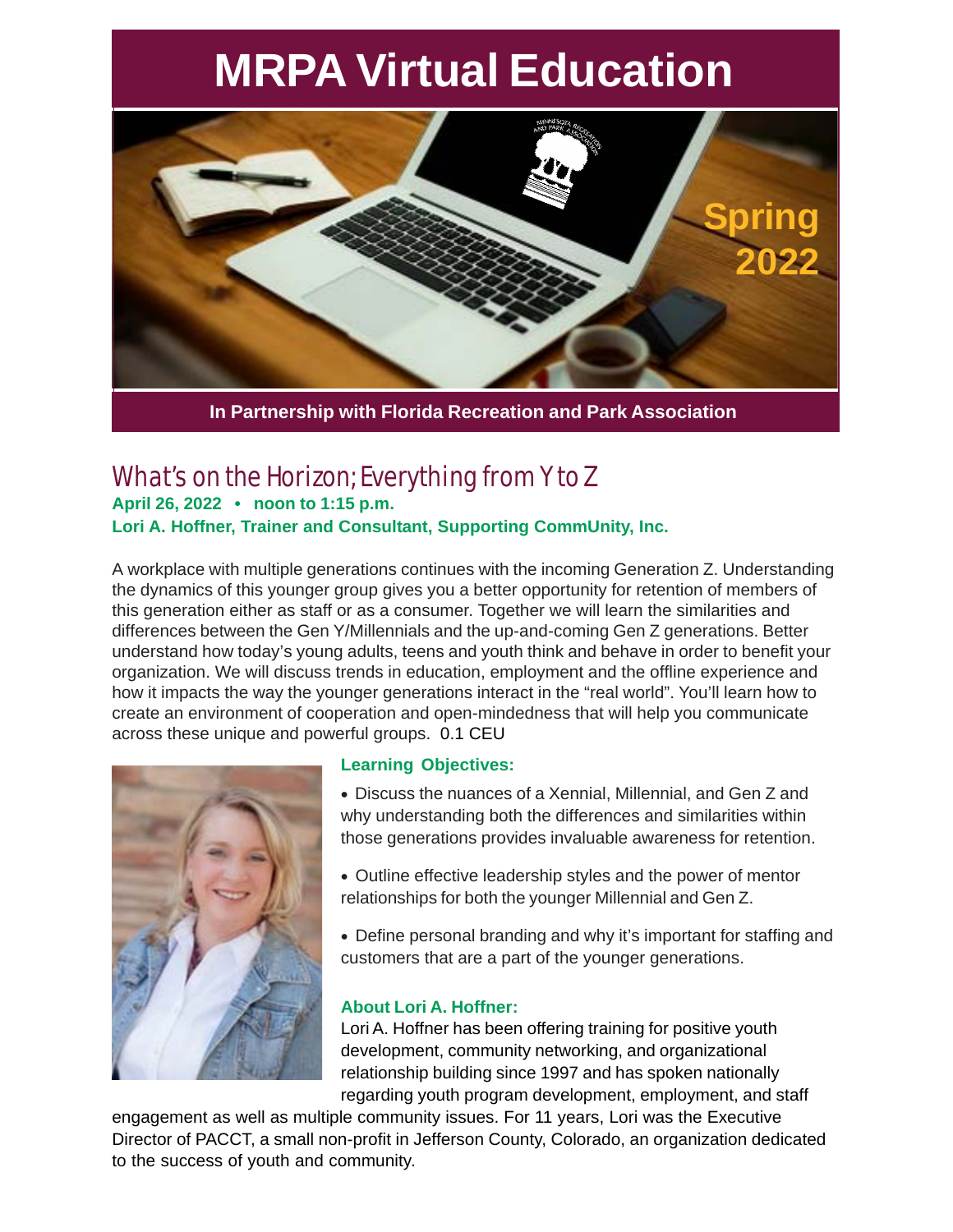# **MRPA Virtual Education**



**In Partnership with Florida Recreation and Park Association**

### Investing in Me: Healthy Mind, Healthy Body, Contented Life **May 25, 2022 • noon to 1:15 p.m. Regina Novak, Health Educator & Financial Coach, RCM Financial Coaching**

Self-care is not selfish-it is essential. We may be called to serve others, but if we do not first serve ourselves, our health and wellbeing suffers. This impacts us, our close relationships and the people we serve. In this virtual education session, we will explore how to truly care for our total self and grow into the best version of ourselves, personally and professionally. 0.1 CEU



#### **Learning Objectives:**

· Define and describe what true wellbeing entails and how our mental health impacts every other area of wellbeing.

· Explore myths surrounding self-care, mental health and wellbeing and how we can bust these myths to support ourselves, our colleagues and the people we serve.

· Discuss the consequences of not investing in ourselves, how to check in regularly with ourselves and discover ways we can plan self-care into our daily lives.

#### **About Regina Novak:**

Regina Novak is the founder of RCM Financial Coaching. She is a health educator, financial coach, swim lesson instructor, mom of two, and lover of nature and the outdoors. She believes that organizations thrive and serve their communities best when the teams are healthy and united around a common purpose. Regina is especially interested in the psychology of behavior change and how people can grow and change with the right motivation, mindset and behaviors aligned with their overall life goals. She is committed to helping others grow and flourish and continues her own mission to grow and thrive and live her best life possible. Regina works with employer groups to help support their wellbeing and engagement strategy.